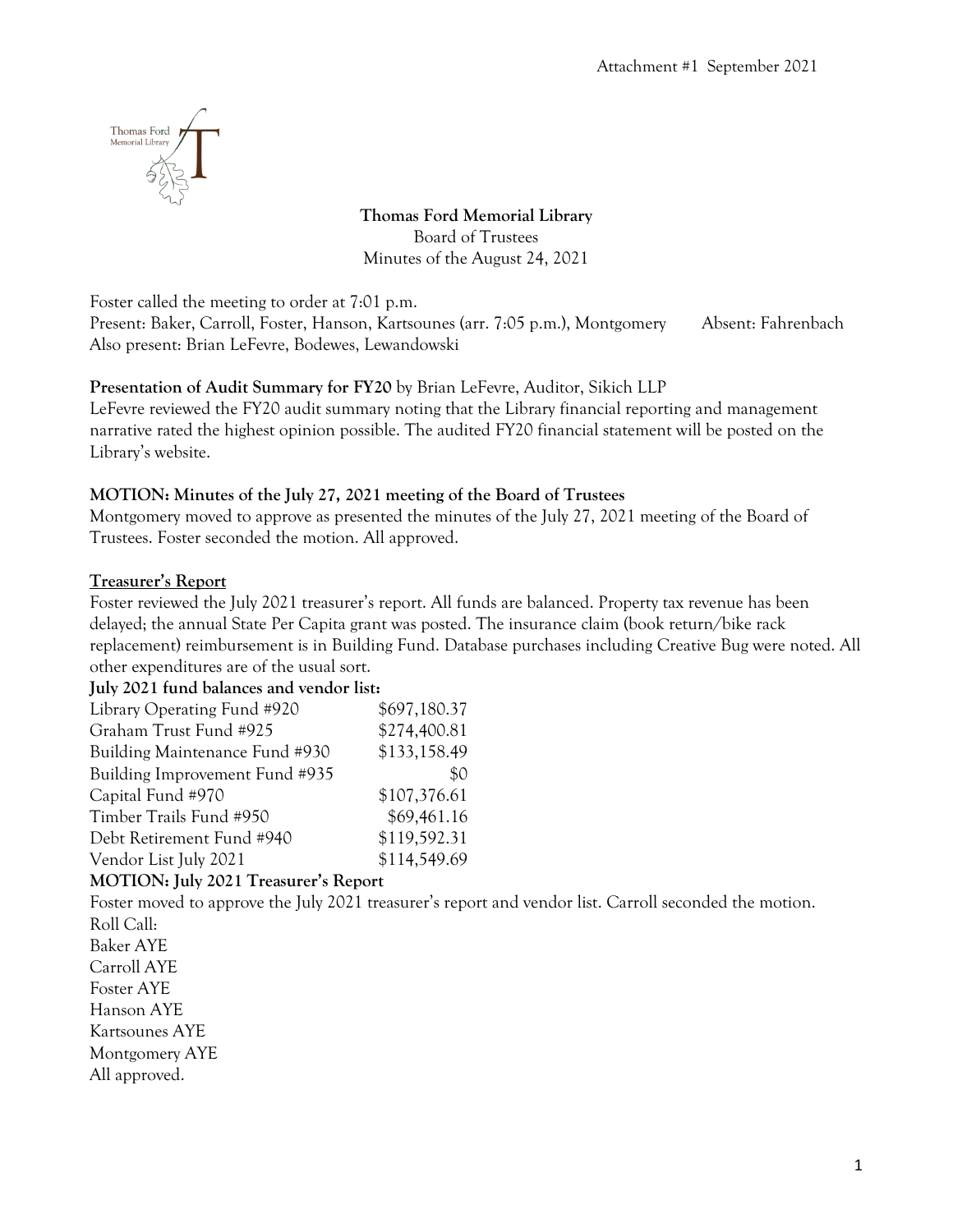# **Librarian's Report**

- **The Library Signage Project** has begun. The scope of the project is to develop an original sign concept and installation that will address interior signage needs throughout the building; this is the planned next step to follow the 2019 interior renovation. The Library management team will meet this week with ASI Signage Innovations, the company that will design, fabricate and install the new signage. All of the departments are looking forward to the project.
- **Summer Reading Programs –** The second virtual Summer Reading Program was a big success. Participants of all ages enjoyed the program, won prizes, and participated in online programs. There were 114 adult participants, 154 teens, and 647 children this year – an increase from last year's numbers. Bodewes and the Board expressed congratulations to the Adult, Teen, and Youth departments for planning and executing outstanding Summer Reading Programs despite challenging circumstances.
- **The Fall Newsletter** will be out this week. The issue covers September through December and includes virtual and in-person programming, service highlights, and the list of donors to the Foundation's Annual Appeal. Bodewes recognized Izzy Gut, the Library's new Marketing Coordinator, for a job very well done.
- **Statistics and Departmental Reports** were presented.

### **Staff Presentation: Uma Nori, Head of Youth Services**

Uma presented an overview of the department. Providing customer service to children, parents/caregivers and educators is the primary goal of the Youth Services Department. The YS team – Sarah Wilson, Catherine Dudley, Mary Noe, Paul Cushing and Shannon Arendt – maintains a standard of excellence in all responsibilities: reference, readers' advisory, and planning and execution of programs. When in-person programming was not possible, staff adapted and offered virtual and hybrid programming. Trustees enjoyed learning about Sneezle Packs and 1000 Books before Kindgergarten programs. The Board thanked Uma for the informative presentation and congratulated the Youth Services team for the successful summer programming. The Head of the Adult Services Department will present in October.

### **Visitors/Public Comment**: None.

### **Communications**:

Patron family letter of appreciation and farewell to the Youth Services staff for years of entertainment and knowledge.

# **Committees**:

# **Building and Grounds**

Carroll provided an update on current activities and issues.

- Replacement of the damaged book return and bike rack, including necessary cement work, is in process and is expected to be completed in mid-September.
- Fabrication of replacement pendant lights for the main level is underway. Bodewes met with the architect to discuss the project. The manufacturer is replacing the defective pendant lights installed during the renovation to our satisfaction. The renovation architect and construction management team of Product Architecture+Design and Shales McNutt Construction continue to represent the Library's interests in this matter.
- The Library coordinated with the Village and Recreation Department for an electronics recycling pickup. Certificates of destruction will be provided for our files.